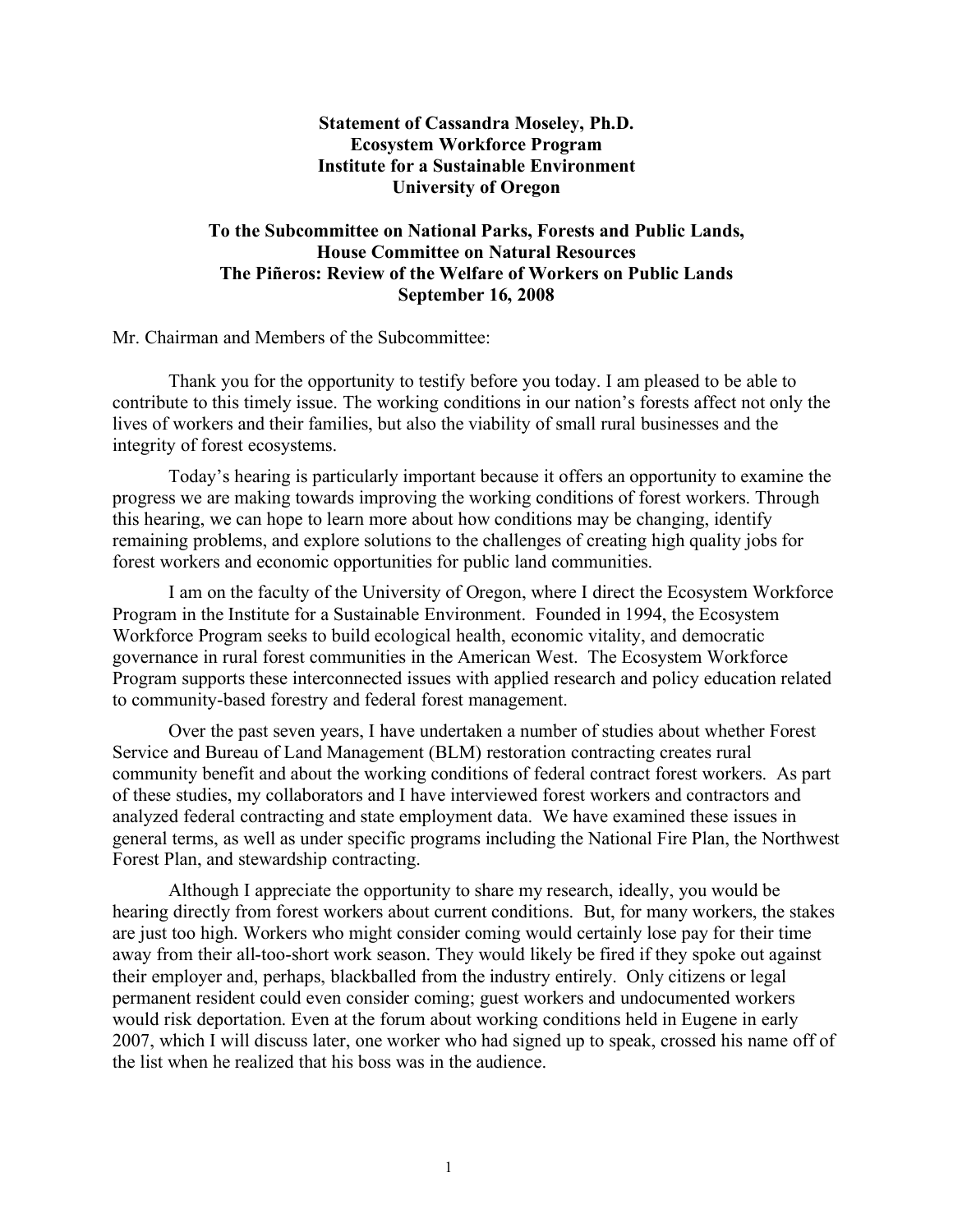I cannot begin to speak for either workers or contractors. Nevertheless, I can share some of the trends I have observed over the few years that might help shed some light on the challenging issue of creating quality jobs in the woods. In my testimony today, I will provide information related to the problem of working conditions for forest workers, offer my observations about how things may be changing, and finally suggest recommendations about how we might make further progress.

## **A Forest Restoration Workforce**

Our nation's forests and watersheds have significant restoration and maintenance needs, including decaying forest roads, degraded stream and forest habitat, and overstocked stands in need of thinning to reduce wildfire risk and restore fire-adapted ecosystems. These needs present an opportunity to create green jobs—high-skill, high-quality jobs that benefit rural communities, small businesses, forest workers, and the environment. While there are many ways to think about job quality, in this context, we should think about a high-quality job as one that includes, (1) wages high enough support family, (2) respectful treatment, (3) a safe and healthy workplace, (4) stable, durable employment, (5) the ability to work close to home, and (6) skill standards and structured on-the-job training.

#### **Contract Forest Work and Workers**

Forest restoration work involves a wide variety of tasks, from maintaining forest roads, restoring streams to create fish habitat, and collecting native grass seed, to planting trees after logging or wildfires, and thinning overstocked stands to improve habitat and reduce fire hazard. The primary way that restoration work is performed on national forest and other federal forest lands is through service contracts and, increasingly, stewardship contracts. The federal government awards restoration contracts to businesses that, in turn, hire workers to undertake restoration and maintenance activities. Some of these contractors employ workers directly, while others use labor subcontractors or temporary agencies.<sup>1</sup>

At issue today are forest workers who perform labor intensive activities such as planting trees, thinning overstocked stands, piling brush, and fighting fires. According to the Federal Procurement Data System, between January 1, 2006 and August 31, 2008, the Forest Service obligated \$133,517,404 to approximately 365 contractors for contract tree planting and thinning nationwide. The Bureau of Land Management obligated \$34,308,956 to about approximately 121 contractors. Workers performing these labor-intensive jobs come from a variety of ethnic backgrounds. Often, they are Hispanic and to a lesser extent, European American, Native American, and African American. Forest workers may be U.S. citizens, noncitizens with resident alien papers, H2-B guest workers, and those without permission to work. In the Southeastern U.S., contractors seem to make more use of H2-B workers, whereas contractors in the Pacific Northwest appear to rely more heavily on undocumented workers.<sup>2</sup>

### **Working Conditions**

In 2005, Tom Knudson of the Sacramento *Bee* wrote a series about poor working conditions of contract forest workers working on federal lands. His series mirrored two earlier series, one in the Sacramento *Bee* in 1993 and the other in the Salem (Oregon) *Statesman Journal* in 1980.<sup>3</sup> As a result of the 2005 *Bee* series, the Forest Service and the Department of Labor developed new strategies and commitments to increase enforcement existing labor and contract laws designed to protect workers. In 2006, the U.S. Senate held a hearing on the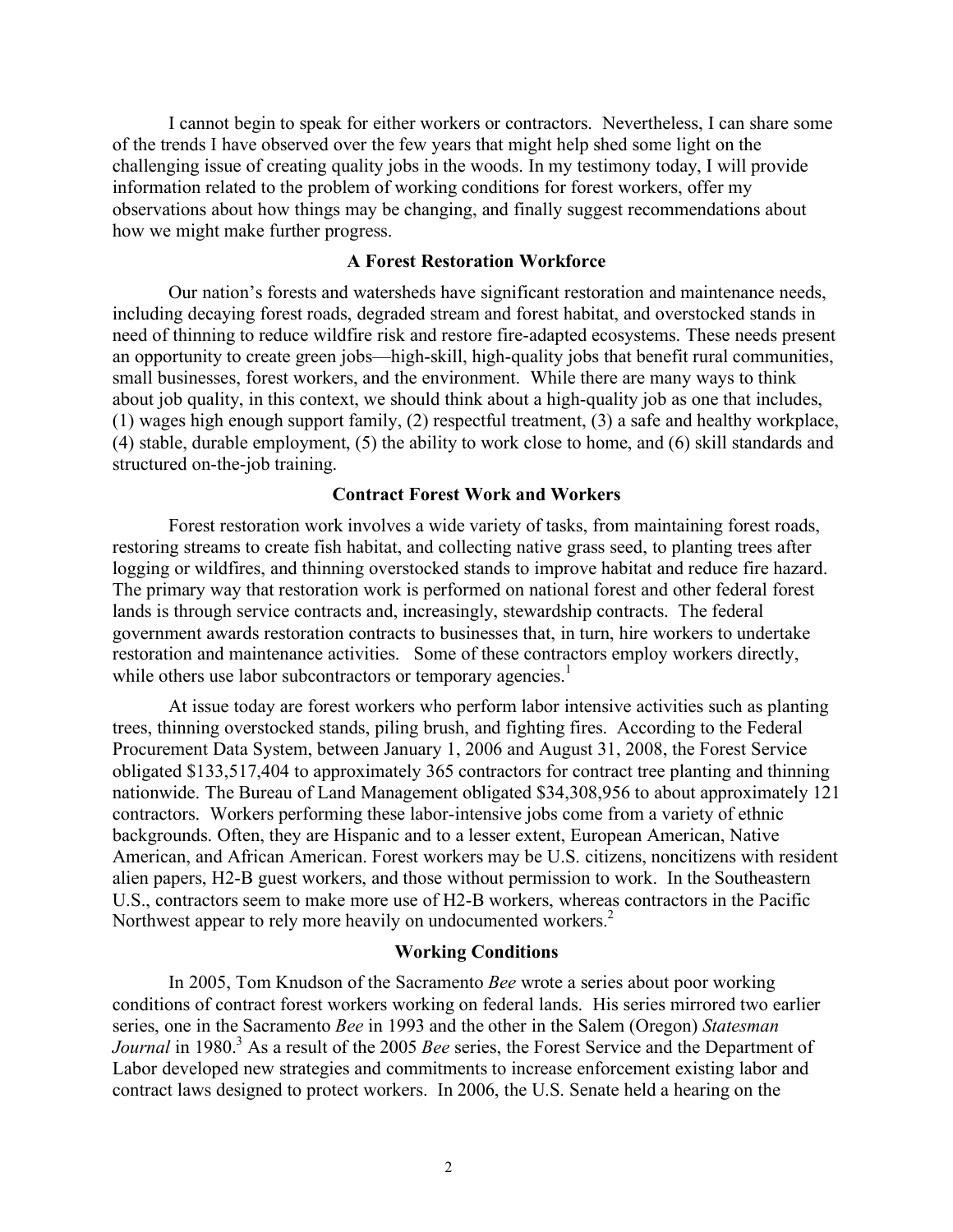working conditions of forest workers. At the hearing, representatives of nongovernmental organizations reported poor working conditions, the challenges of creating rural community benefit from forest management contracting, and the difficulties that contractors who treat their workers well have in competing in the federal contracting market.

Those who testified, including myself, also identified a number of dynamics that lead to poor working conditions. They included:

- A lack of labor and contract law enforcement,
- Targets, performance measures, and budget allocation processes that reward national forests that accomplish work at the lowest cost,
- A culture of low bid contracting and below cost awards that create hypercompetitive contracting markets, and
- Unequal treatment for undocumented workers, which makes these workers vulnerable to exploitation and lowers jobs quality for all workers in the sector.

Over the past three decades, these pressures have created a system that rewards contractors who cut corners to offer the lowest prices. When contracts involve significant physical labor, contractors' options for cutting costs lie primarily in increasing the speed at which people work and reducing wages. Strategies for cutting costs have included not paying overtime, paying below the required minimum wage, and paying some people under the table to reduce worker compensation and tax costs. At first blush, low-price contracting appears to save the government money. In reality, however, it costs the American taxpayer when poor quality work has to be redone, when taxes are underpaid, and when poorly paid workers have to apply for food stamps and other public assistance or seek medical care in emergency rooms without insurance.

### **Efforts to Improve Conditions**

### *Increasing Enforcement*

Over the past several years, efforts to improve working conditions have been primarily focused around increasing enforcement of labor laws. The Forest Service and the Department of Labor have coordinated enforcement efforts including creating a shared databases that notifies the Department of Labor whenever the Forest Service awards a contract that involved migrant or seasonal labor. Let me offer a few comments about what I understand to be the effects of these efforts.

In January 2007, after the first field season with the new enforcement efforts in place, the Forest Service, Department of Labor, and a number of nongovernmental organizations held a forum at the University of Oregon. The Forest Service and the Department of Labor reported their progress in enforcement. Workers and contractors, however, described ongoing challenges rather than significant improvements.

Former Pacific Northwest Regional Forester Linda Goodman attended the forum, and sent an email in February to her staff, sharing what she heard and her reactions:

…I was deeply moved by the forest workers who gave personal testimony about the working conditions they often face while under employment of Forest Service contractors. From their heart, they told tales of being forced to sleep eight to a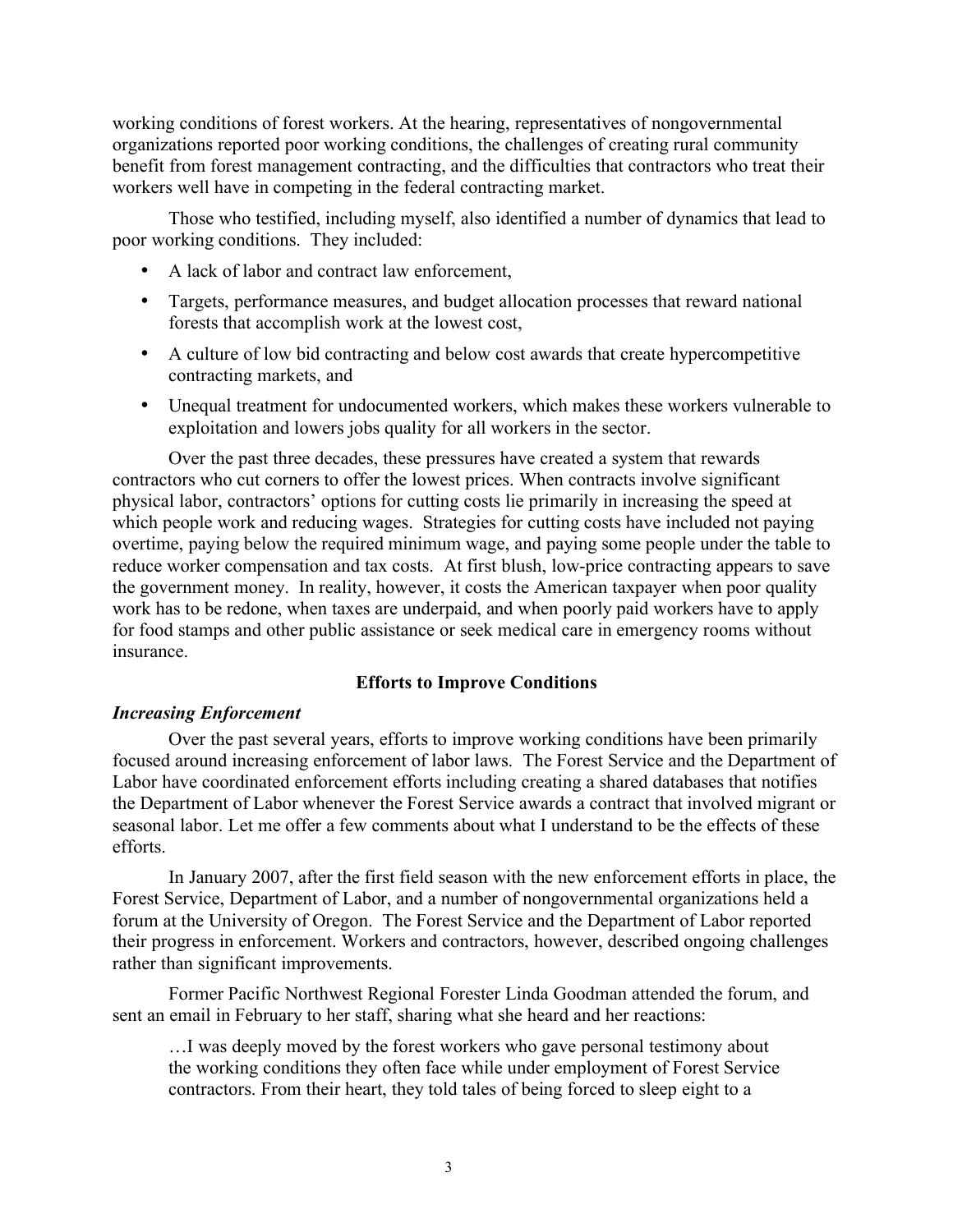room, not being paid for work completed, the lack of any treatment to injuries, drinking out of streams as no other water was provided to them, and the indignities of being called names and verbal humiliation. As I sat there listening to their emotional pleas to make things right, I realized this is all of our responsibility.

It is our duty to ensure a healthy and safe workplace for all—we wouldn't treat our employees so poorly, and we cannot afford to let our contracted workforce be treated cruelly and inhumanely. If you come across such behavior, report it to both a line officer and a contracting officer. I have no tolerance for anyone being treated disrespectfully.

In anticipation of today's hearing, I worked with a student at the University of Oregon to conduct a small series of telephone interviews with contractors from Oregon, Washington, and California. Ultimately, we asked ten Forest Service thinning contractors whether they knew about the new enforcement efforts and whether these efforts had impacted bid prices. Clearly, these interviews are too few to draw any firm conclusions. However, these conversations suggest some trends. First, nine of the ten contractors we interviewed were at least vaguely aware that the Forest Service and Department of Labor intended to step up enforcement. Although many of the contractors had received notification about increased Forest Service inspections or the possibility of DOL staff coming to talk to their workers, several expressed skepticism that anything had really changed. Only one thought that the Forest Service had increased inspections. Only one other believed that the DOL had substantial increased enforcement efforts. As a result, this contractor had taken steps to ensure that his company was compiling with all of the laws. Taken together, the interviewees seemed to suggest more change in DOL actions than in Forest Service actions.

We also asked contractors whether bid prices had increased as a byproduct of increased enforcement efforts. We hypothesized that if contractors believed that they were at risk from investigation, they might increase prices to ensure that they were covering all of their labor costs. This might lead to an overall increase in market prices. None of the contractors we spoke with believed that labor law enforcement was affecting bid prices. They either reported declining bid prices or increases in prices due to increasing fuel costs.

Taken in sum, then, it does appear that contractors have generally heard that the agencies planned to increase efforts and some of experienced this increase enforcement. But this enforcement has not created a systemic impact. The question is why. If we bring together the contractor interviews with the Department of Labor's May 2008 report to Congress, we can begin to piece together a likely explanation for the limited impact that the DOL and Forest Service seem to be having.

Before doing so, it is worth noting that I do not know of any Forest Service report documenting their efforts beyond what is identified in the May 2008 DOL report.

However, according to the May 2008 report, the Department of Labor found 80 percent of the contractors they investigated were in violation the Migrant and Seasonal Agricultural Worker Protection Act and 40 percent in violation of the Fair Labor Standards act. Similarly, OSHA found over 500 hundred of safety violations across 168 inspections. This suggests that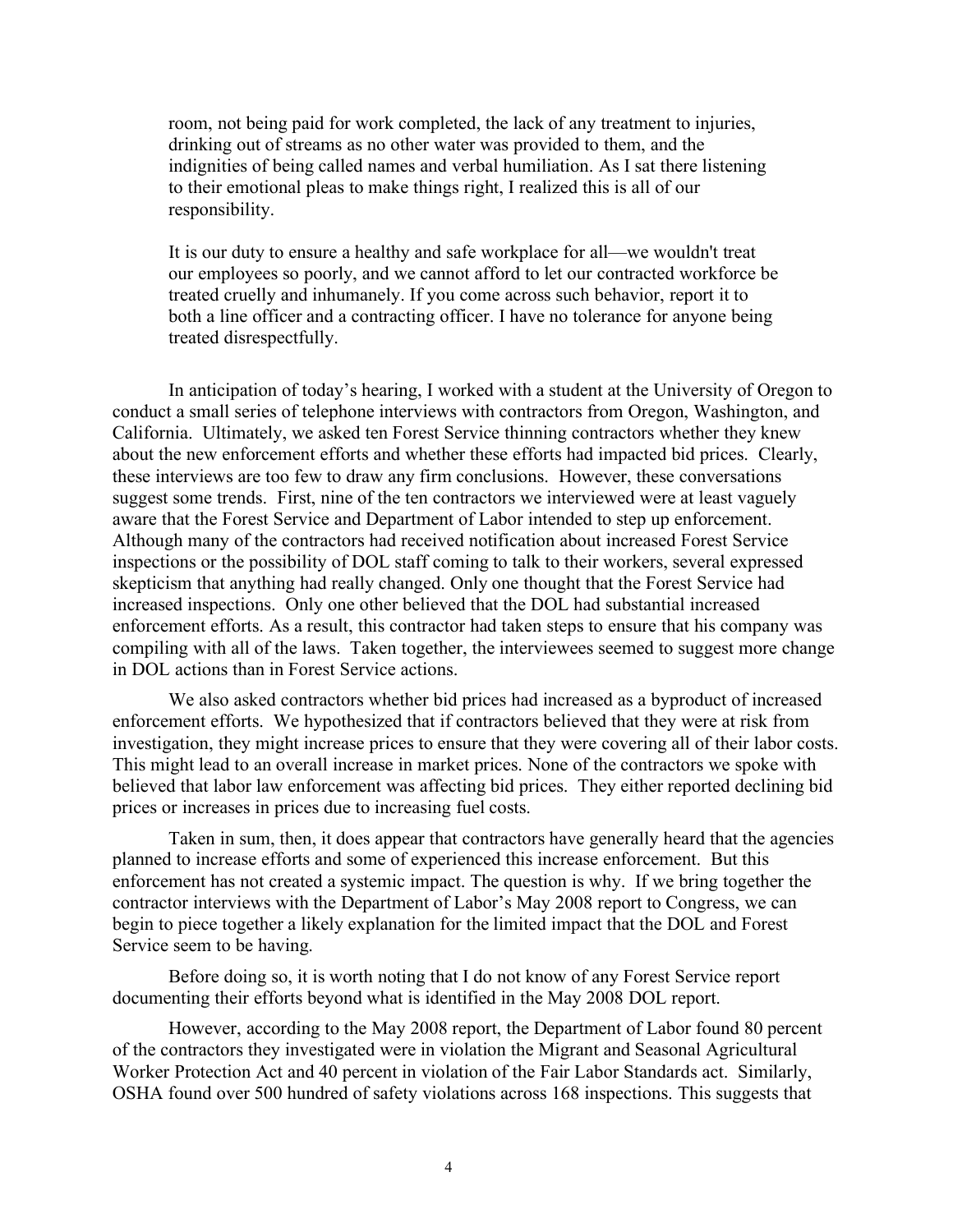safety and labor law violations are, in fact, rampant. Among Forest Service contractors, twothirds of those they investigated were found to be in violation of the Service Contract Act.

Given the frequency of labor law violations and the likely costs to contractors from fixing these violations, we might be surprised to find that market prices do not seem to be increasing. However, the Department of Labor investigated only 40 contractors nationwide. Over half of the contractors were working on private land, while only 15 were working on national forests and apparently none on Bureau of Land Management or other public lands. During this same period, the Forest Service contracted with more than 300 contractors to perform thinning and tree planting contracts nationwide. The DOL investigated fewer than 5 percent of Forest Service thinning and tree planting contractors since January 2006 and none of the over 100 BLM contractors.

Although the Department of Labor has likely conducted more investigations in this sector than it has historically, the agency has only investigated a small percentage of contractors. With a small number of investigations, the likelihood of being caught or even knowing another firm who has been caught is small. In this context, it makes sense that contractors are reporting no change in the contracting market prices.

Given the high percentage of violations, it appears that there is a lot more work to be done in the area of enforcement alone. We probably also need to see increased publicity of the fact that the DOL is actually catching violators, so contractors know that there are risks to continuing to violate labor and safety laws.

## *Increasing Community Benefit and Reducing Low Bid Contracting*

In addition to lack of labor and contract law enforcement, other issues identified at the 2006 Senate hearing included below cost awards and lack of consideration of community benefit when considering the best value to the government. In late 2006, the Forest Service asked me to conduct a review of whether the Forest Service was considering community benefit in their awards of thinning contracts in New Mexico, and whether there was a pattern of contracts awarded well below the government estimate for the work. I found that, in New Mexico, the Forest Service was more likely to award contracts below the government estimate than above it. However, it was difficult to tell if the Forest Service was awarding contracts well below cost, because the agency frequently did not document the ways in which they were calculating the government estimate for how much the work should cost to complete.

I also found that the Forest Service had not been considering community benefit outside of stewardship contracting in New Mexico. After the study was complete, however, the Forest Service acquisition management director issued field guidance to consider community benefit when awarding fire hazard reduction and watershed restoration contracts. I do not know of any further evaluation of whether the agency is more frequently considering local benefit as a result of this field guidance.

#### *Changing Performance Measures*

A third challenged identified at the 2006 Senate hearing was pressure created by outputoriented targets that reward national forests that can lower unit costs. Since 2005, the Forest Service had adopted a series of new performance measures in an effort to move beyond a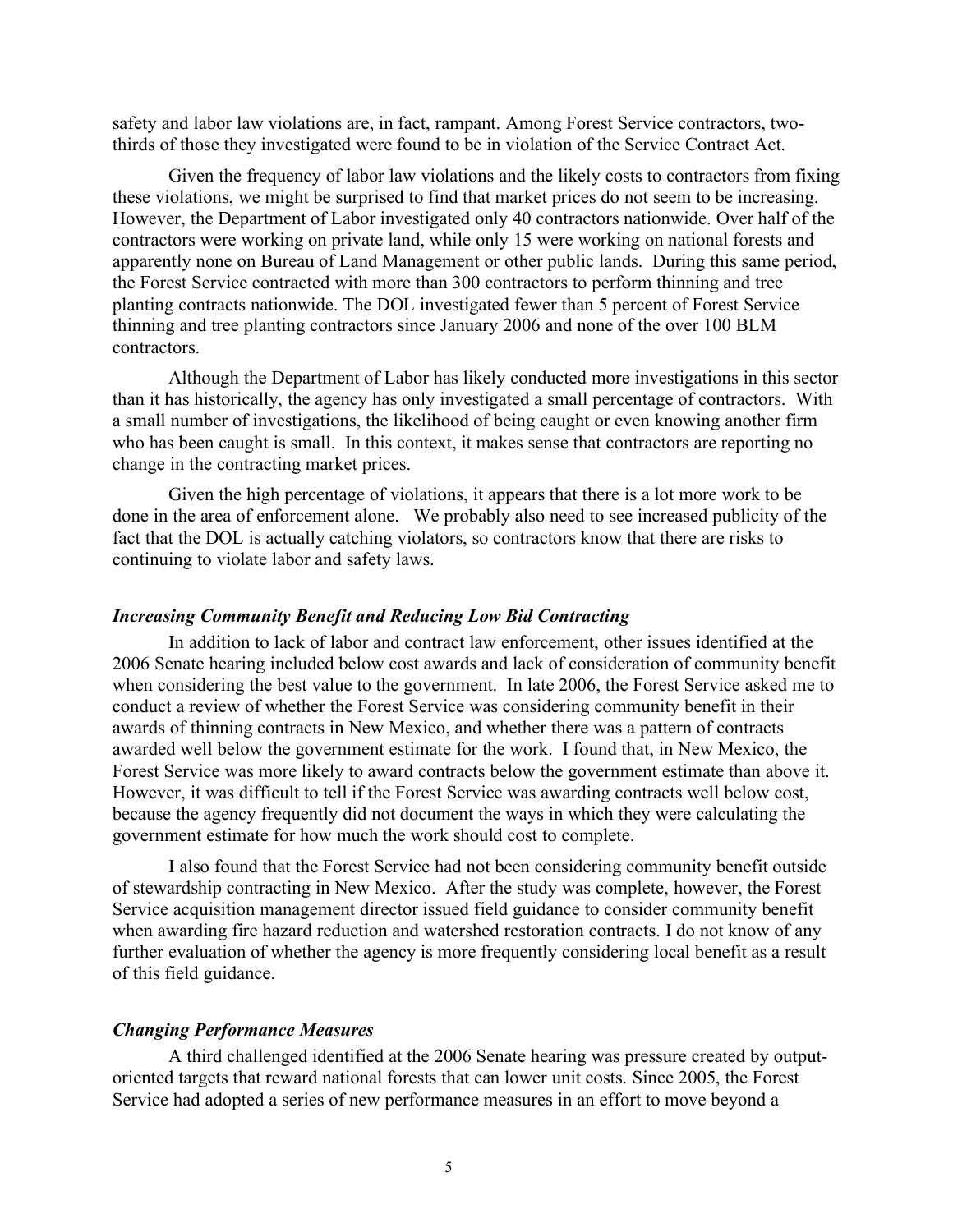singular focus on outputs such as volume harvested or acres treated. However, these performance measures have largely focused on biophysical outcomes rather than associated social and economic impacts. Moreover, the Forest Service budget situation has only deteriorated further, with fire suppression swallowing an ever-increasing proportion of a shrinking pie. This dynamic places further pressure on the agency to focus on low cost and consumed Forest Service staff time with constant reorganizations and downsizing, rather than focus on the task of land management, including the conditions of work.

### **Recommendations**

The Department of Labor should be commended for their increased focus on this sector. Their efforts have revealed the huge problems and have begun to address them. Improving working conditions is difficult task, and we cannot hope to solve a three-decade old problem overnight. Despite progress towards improving labor law and safety enforcement, there is additional work to be done if we are to build high quality jobs in the woods. There are several opportunities to make additional progress.

- 1. The Department of Labor and the Forest Service should further increase their inspection and investigation efforts. These inspection efforts should include a significant focus on thinning in addition to reforestation. The Forest Service is spending a lot of their budget on thinning, and labor law and safety violations are common in this area.
- 2. The Department of Labor should expand its enforcement efforts across multiple landowner types. Accordingly, it should work with the BLM to create a contract notification system and other information sharing techniques and increase its review of BLM contractors.
- 3. Congress and the Office and Management and Budget should bring to a halt the Forest Service's downsizing and outsourcing, which are destroying the agency's capacity to undertake land management, appropriately oversee contracts, and focus on job quality.
- 4. The Forest Service, in particular, but also the BLM, and Department of Labor should increase the visibility of their efforts by regularly publishing information about how they enforce labor laws, and the impacts of those efforts.
- 5. The Forest Service and BLM need to create performance measures that measure progress towards improving the quality of business and employment opportunities for public lands communities and workers.
- 6. As Congress considers additional funding and legislation to support green job development, whether for climate change, alternative energy development, or landscape restoration, it is critical that it support high quality green jobs. Green job development should not only be targeted at urban dwellers but also rural workers and businesses. Rural public lands communities and landscapes need high quality green jobs that stimulate the local economy and restore forests and watersheds.

### **Conclusions**

The challenge of creating quality jobs among labor-intensive forest workers has plagued the industry for decades. There are some dynamics that seem to be improving—particularly increasing labor law and safety enforcement—but the few contractors we spoke to over the past several weeks have not seen systemic change. There are others dynamics such as unequal treatment for undocumented workers, budget constraints, targets, and a culture of low cost